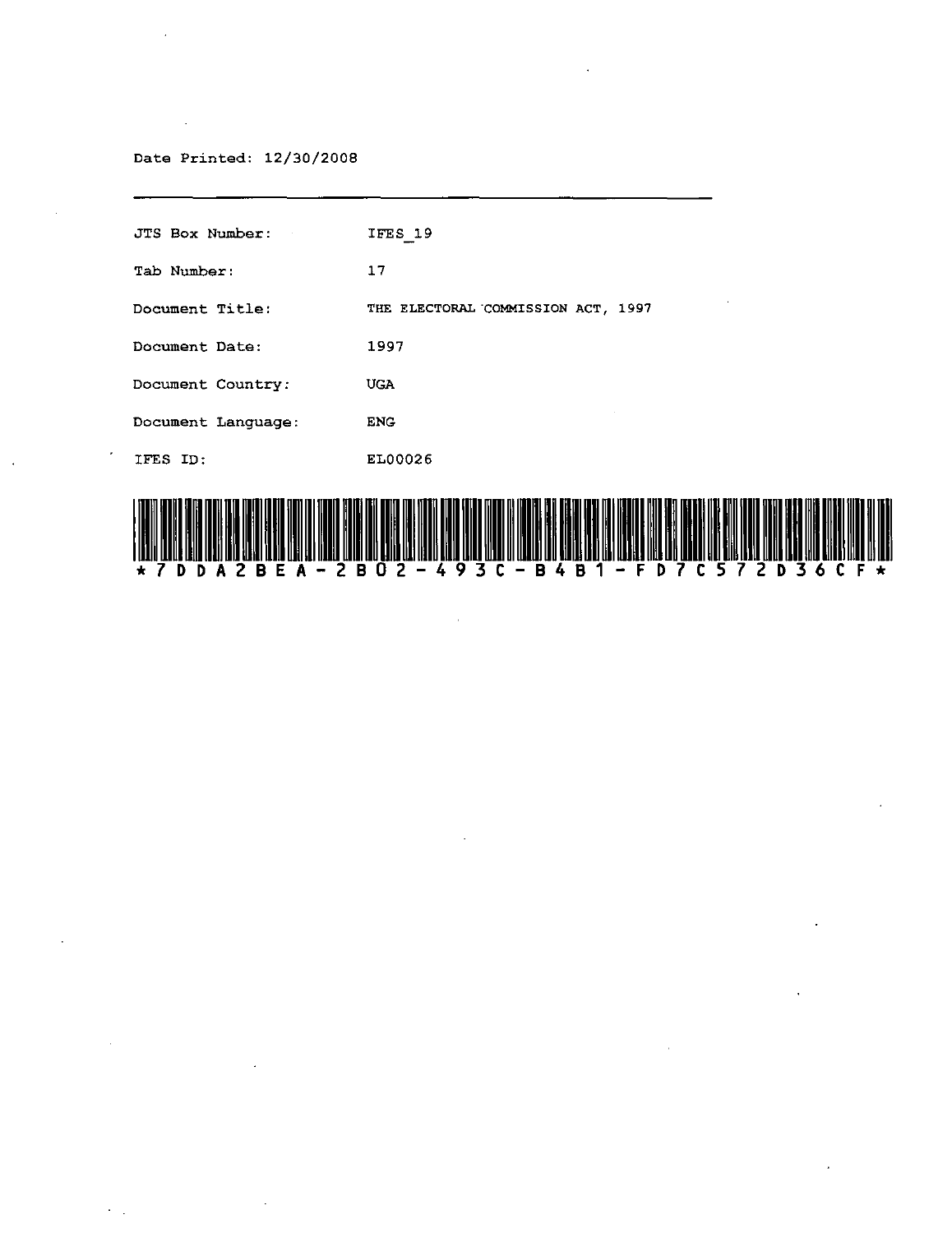law/UGA | 1997 | 013/eng

## ACTS

.•

SUPPLEMENT No. 2 2nd May, 1997.

#### ACTS SUPPLEMENT

*to The Uganda Gazette No. 29 Volume XC dated 2nd May, 1997.* **Printed by UPPC. Entebbe. by order of the Government.** 

Act 3 *Electoral Commission Act* 

1997

THE ELECTORAL COMMISSION ACT, 1997.

#### ARRANGEMENT OF SECTIONS.

*Section.* 

 $\mathsf{L}$ 

 $\vert$ 

PART I-GENERAL.

- 1. Short title.
- 2. Interpretation.
- 3. Commission to be a corporate body.

4. Oath of Commissioners.

- 5. Commissioners to work on full time basis.
- 6. Emoluments of Commissioners.
- 7. Secretary and other staff of Commission.
- S. Decisions of Commission.
- 9. Funds and expenses of Commission.
- 10. Seal of Commission.

11. Constituencies.

PART II-PARTICULAR FUNCTIONS OF COMMISSION.

l

- 12. Additional powers of Commission.
- 13. Independence of the Commission.
- 14. Assignment of duties by Commission, *etc.*
- 15. Power of Commission to resolve complaints.
- 16. Power to accredit observers.
- 17. Right of Commission to bring actions.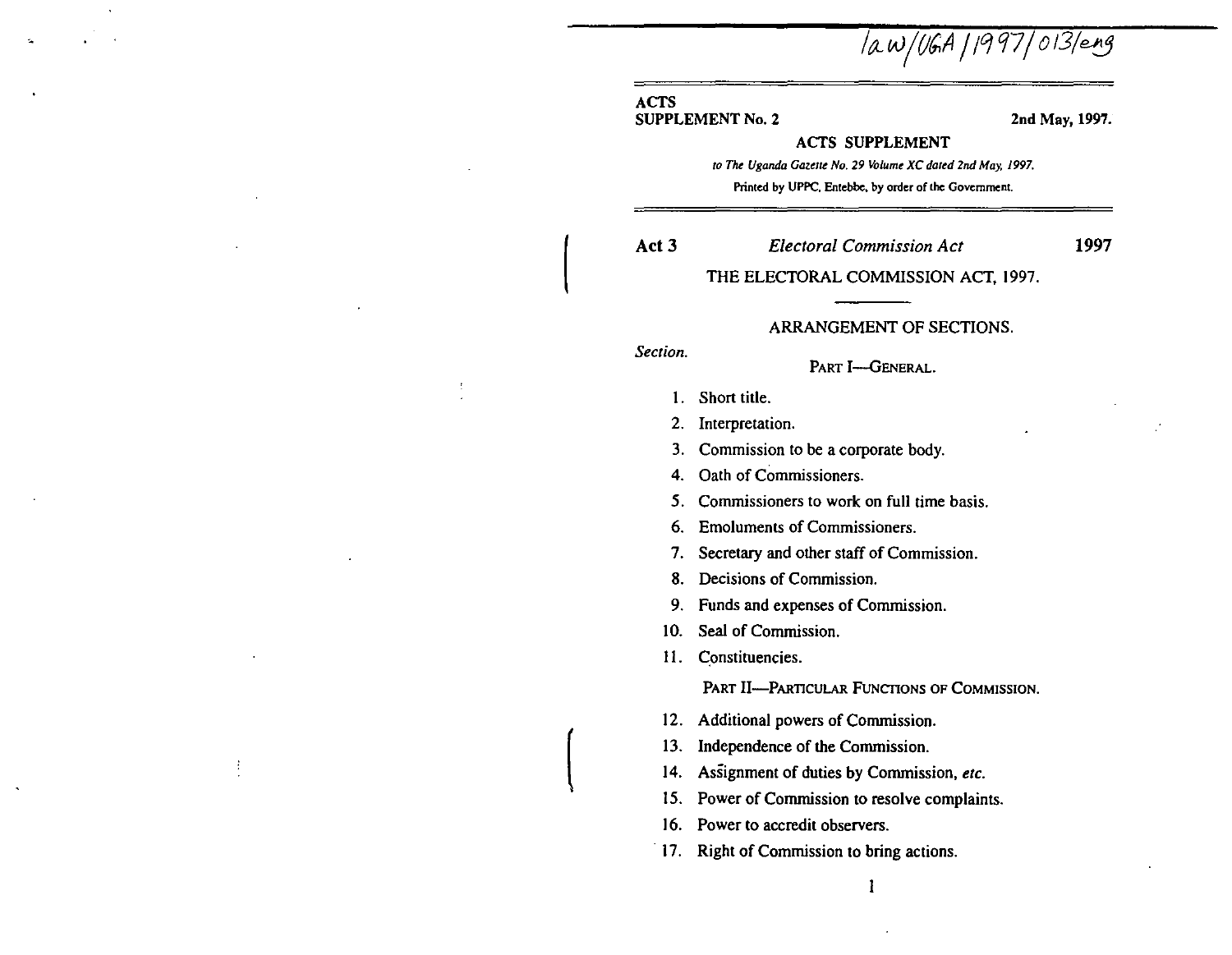*Section.* 

PART III--NATIONAL REGISTER OF VOTERS AND VOTERS' ROLLS.

18. National voters' register and voters' rolls.

19. Registration of voters.

20. Electoral districts.

21. District registrars.

22. Assistant registrars and update officers.

23. Duties of registrars and assistant registrars.

24. Inspection of constituency voters' rolls.

25. Display of copies of the voters' rolls.

26. Power to print and issue voters' cards.

27. Power to issue duplicate voters' cards.

28. Offence of buying or selling voter's card.

29. Offences relating to registration of voters.

PART IV-RETURNING OFFICERS AND OTHER ELECTION OFFICERS.

30. Appointment of returning officers, *etc.* 

31. Appointment of assistant returning officers.

32. Replacement of assistant returning officer.

- 33. Polling station and polling centres.
- 34. Appointment of presiding officers.

PART V-MISCELLANEOUS.

35. Application of Act to referenda.

36. Offence of hindering a person from registering or voting.

37. Exemption from liability.

38. Special powers of Commission.

39. Regulations.

40. Amendment of Schedule.

41. Commission to succeed to assets of the Interim Commission.

42. Repeal.

43. Transitional provisions.

THE ELECTORAL COMMISSION ACT, 1997.

An Act to make miscellaneous provisions relating to the functions of the Electoral Commission under the Constitution and to provide for other related matters.

DATE OF ASSENT: 10th April, 1997.

*Date of commencement:* 2nd May, 1997.

BE IT ENACTED by Parliament as follows:

## PART I-GENERAL.

1. This Act may be cited as the Electoral Commission Act, Short title<br>1997.

2. In this Act, unless the context otherwise requires-"Commission" means the Electoral Commission

**Inter· preuuiOR.** 

established by article 60 of the Constitution; "constituency" means one of the constituencies into which Uganda is divided under article 63 of the

Constitution, for the purpose of elections; "currency point" means the value specified in relation to

a currency point in the First Schedule to this Act;

 $r\Delta$ 

الحال کان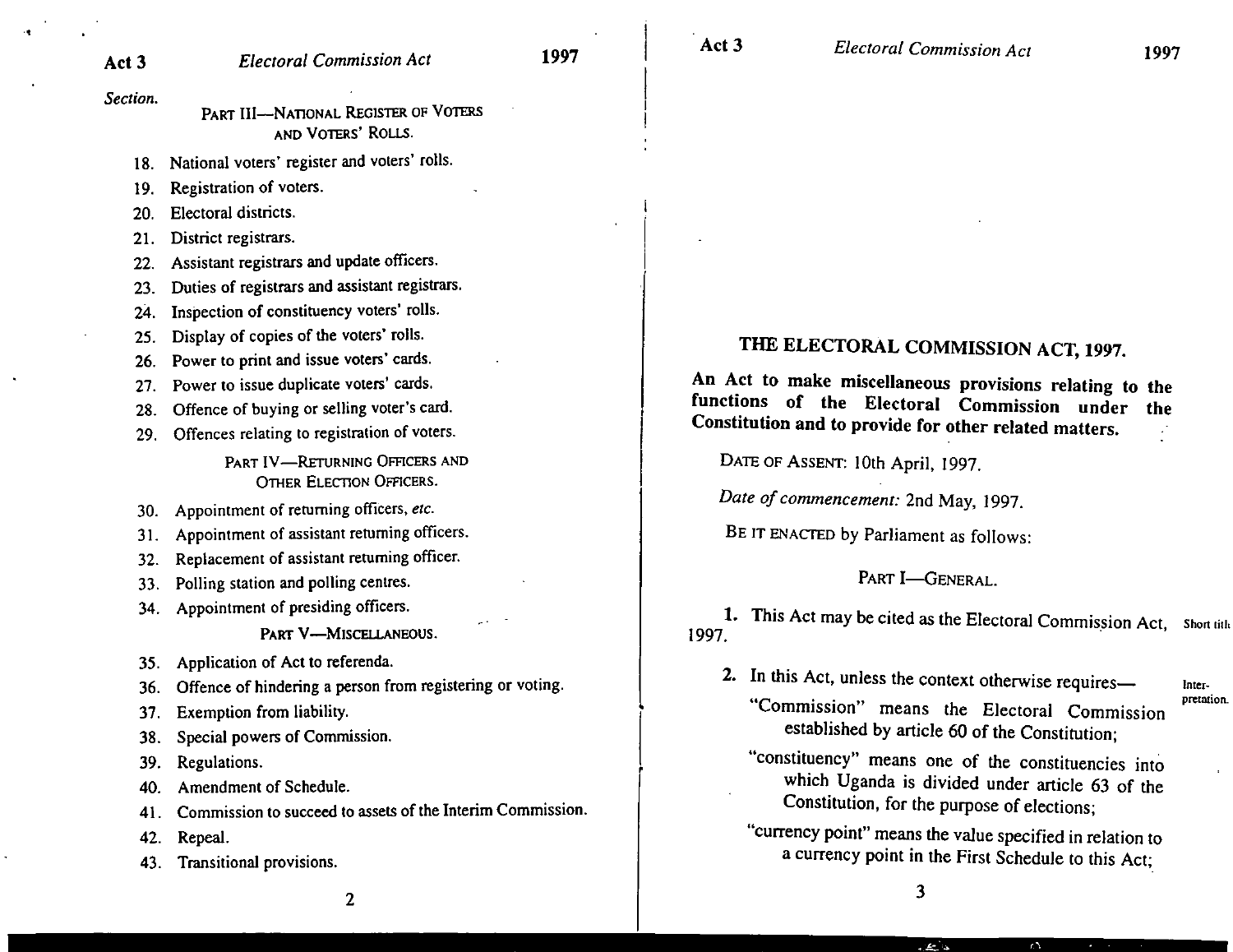## *Electoral Commission Act* 1997

- "election officer" includes a returning officer, assistant returning officer, registration officer, assistant registration officer and any other officer appointed by or under the authority of the Commission with responsibility for registration of voters for, or for presiding over voting in any election or for counting votes at any election;
- "Minister" means the Minister responsible for public elections and referenda;
- "polling day" means a day appointed under any enactment for the casting of votes for an election;
- "returning officer" means a person appointed under any law relating to any elections to be in charge of an electoral district for the purposes of any such election or for the purpose of the registration of voters within the district;
- "Secretary" means the Secretary to the Commission appointed under section 7 of this Act.

jommission :0 be: a body ;orporate. 3. The Commission shall be a body corporate with perpetual succession and a common seal and may sue and be sued in its corporate name and may, subject to the provisions of the Constitution, do, enjoy or suffer anything that may be done, enjoyed or suffered by a body corporate.

Oath of Commisioners.

4. (I) Subject to subsection (2) of this section, every member of the Commission shall, before assuming his or her duties as Commissioner, take and subscribe the oath specified in the Second Schedule to this Act.

(2) Where before the commencement of this Act any person has been appointed a member of the Commission, that person shall, as soon as practicable, take and subscribe the oath referred to in subsection (I) of this section.

5. The members of the Commission shall hold office on a Commissioners to

> work on full time basis. **Emoluments** of Commissioners.

6. Members of the Commission shall be paid such emoluments as Parliament may, by resolution, determine.

7. (I) The Commission shall have a Secretary who shall be a public officer appointed by the Commission acting in consultation with the Public Service Commission upon such terms and conditions as may be determined by the Commission in consultation with the Public Service Commission and specified in his or her instrument of appointment. **Secretary** and other staff of Commission.

(2) The Secretary shall be a person of high moral character and proven integrity, possessing the relevant qualifications and proven ability in the field of public administration and qualified to be appointed to the office of Permanent Secretary.

(3) The Secretary shall, subject to the provisions of section 9 of this Act, perform such functions as may be assigned to him or her by the Commission.

(4) The Secretary may be removed by the Commission only for-

> (a) inability to perform the functions of his or her office arising out of physical or mental incapacity; or

(b) misbehaviour or misconduct; or

(c) incompetence.

I •

(5) The Commission shall also have such other officers and employees as may be necessary for the discharge of its functions.

(6) The officers and employees referred to in subsection (5) shall be appointed by the Commission acting in consultation with the Public Service Commission, and shall hold office upon

5

4

# Act 3 *Electoral Commission Act* 1997

full time basis.

 $Act3$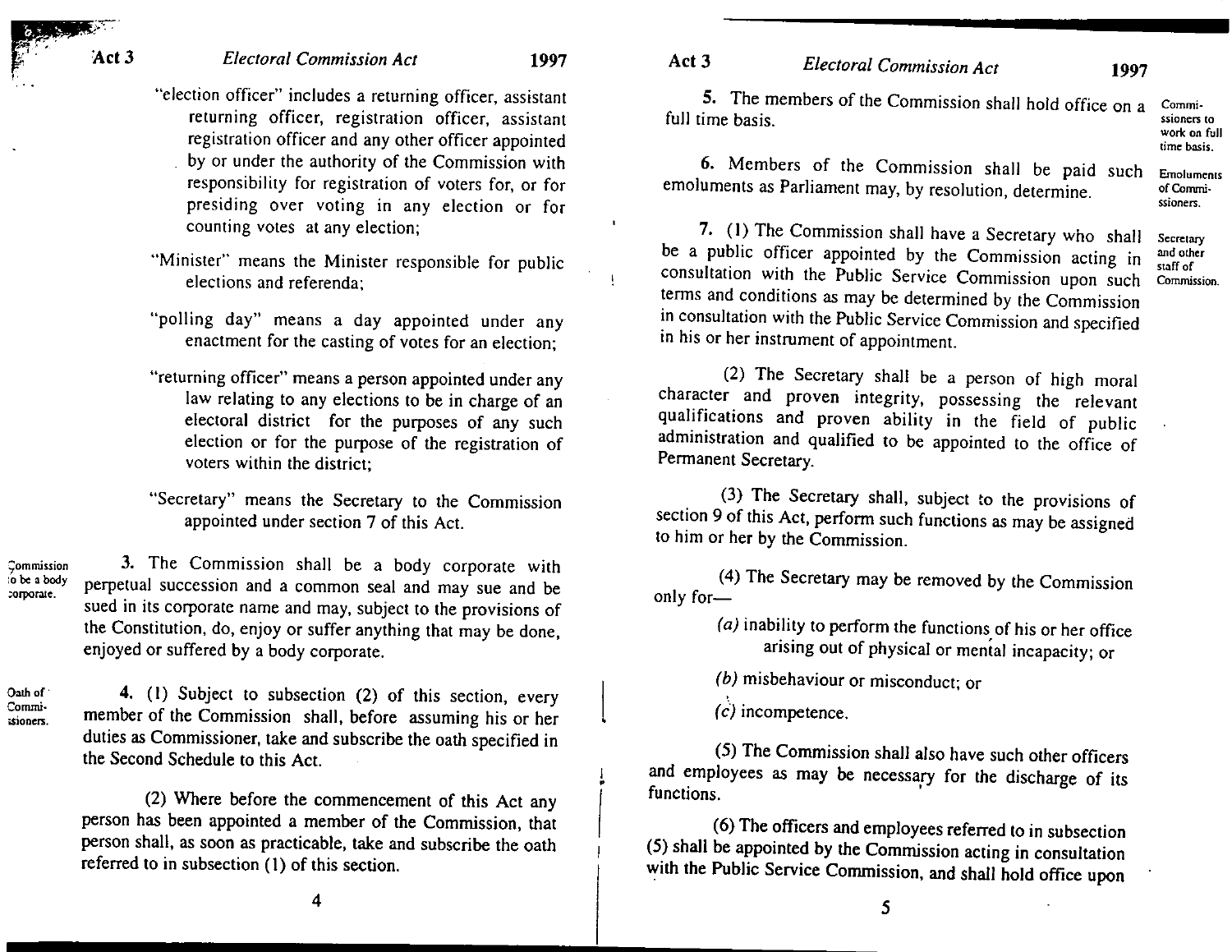such terms and conditions as shall be determined by the Commission in consultation with the Public Service Commission.

(7) Public officers may be seconded to the service of the Commission.

Decisions of :ommission.

T

 $\mathcal{H}$ 

mds and ~penses of

19·149.

S. (I) Every decision of the Commission shall, as far as possible, be by consensus.

(2) Where on any matter consensus cannot be obtained, the matter shall be decided by voting; and the matter shall be taken to have been decided if supported by the votes of a majority of all the members of the Commission.

(3) In any vote under subsection (2), each member of the Commission shall have one vote and none shall have a casting vote.

(4) The quorum of the Commission at any meeting shall be five.

(5) The Commission may act notwithstanding the absence of any member or any vacancy in the office of a member.

(6) The Secretary shall cause to be recorded minutes of all proceedings of the Commission.

(7) The Secretary shall have custody of the minutes of the Commission.

(8) Subject to this Act and the Constitution, the Commission may regulate its own procedure.

nunission. 9. (1) All funds of the Commission shall be administered and controlled by the Secretary who shall be the accounting officer in accordance with the Public Finance Act.

> (2) All monies required to defray all expenses that may be incurred in the discharge of'the functions of the Commission or in the carrying out of the purposes of this Act, are charged on the Consolidated Fund.

Å,

#### Act 3 *Electoral Commission Act* 1997

(3) The funds of the Commission may, with the prior approval of the Minister responsible for finance, include grants and donations from sources within or outside Uganda to enable the Commission to discharge its functions.

10. The Commission shall have a seal which shall be in such form as the Commission may determine and shall, subject to the provisions of any law, be applied in such circumstances as the Commission may determine. Seal of Commission.

11. (I) SUbject to article 63 of the Constitution, Uganda shall be divided into such number of constituencies as Parliament may, by resolution prescribe and the constituencies as prescribed by Parliament shall be demarcated by the Commission under that article. Constituencies.

(2) The number of constituencies prescribed under subsection (I) shall be published in the *Gazette.* 

(3) Notwithstanding the repeal of section 13 of the Parliamentary Elections (Interim Provisions) Statute, 1996, by section 42 of this Act and until Parliament prescribes the constituencies under subsection (I), Uganda shall be divided into the number of constituencies prescribed by section 13 of the Parliamentary Elections (Interim Provisions) Statute, 1996. Statute No. 'of 1996, Statute No. • of 1996,

PART II-PARTICULAR FUNCTIONS OF COMMISSION.

12. (1) The Commission shall, subject to, and for the purposes of carrying out its functions under Chapter Five of the Constitution and this Act, have the following powers-Additional powers of Commission.

- $(a)$  to appoint a polling day for any election subject to any law;
- (b) to design, print, distribute and control the use of ballot papers;
- $(c)$  to provide, distribute, and collect ballot boxes;

6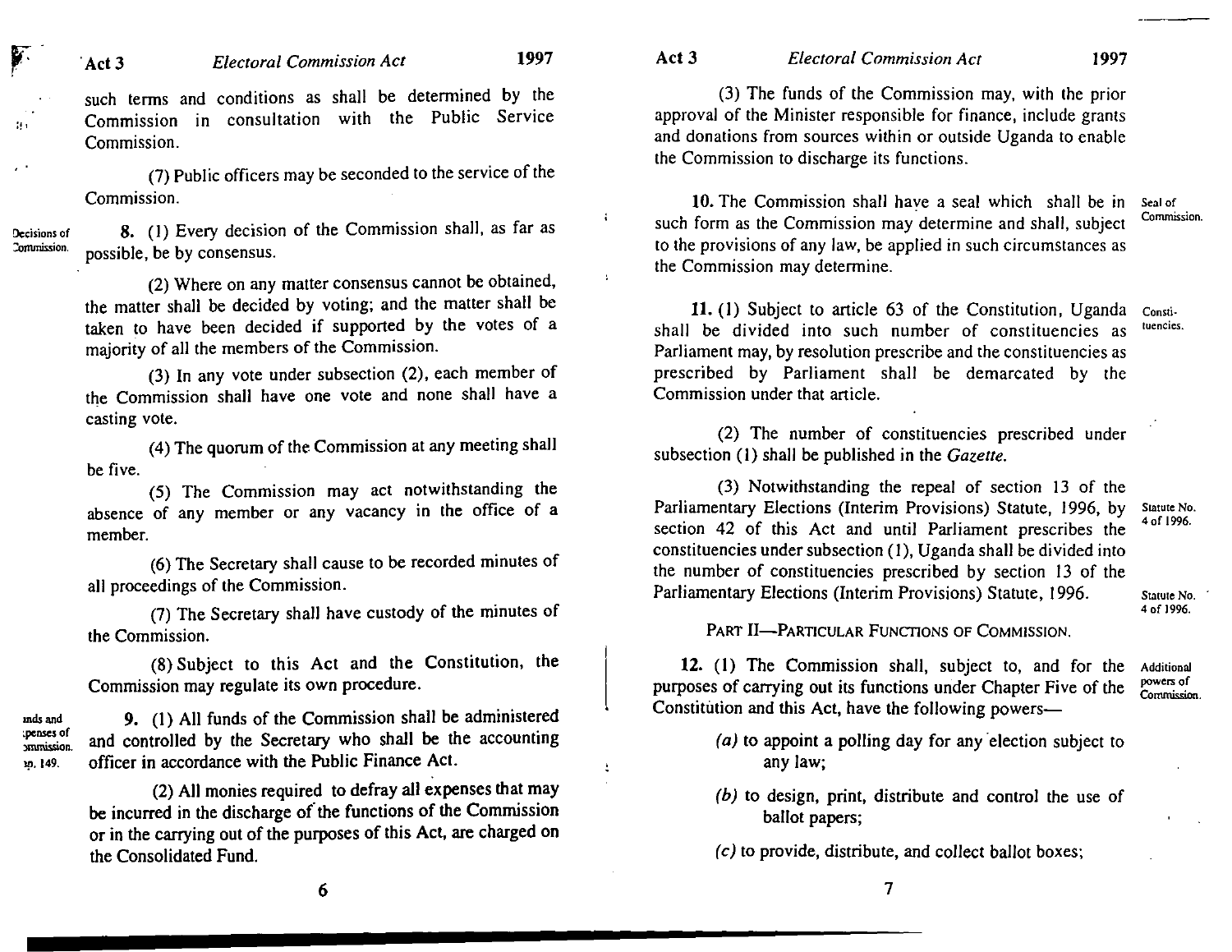- (d) to establish and operate polling stations;
- (e) to take measures for ensuring that the entire electoral process is conducted under conditions of freedom and fairness;
- $\langle f \rangle$  to take steps to ensure that there are secure conditions necessary for the conduct of any election in accordance with this Act or any other law;
- $(g)$  to promote and regulate through appropriate means, civic education of the citizens of Uganda on the purpose, and voting procedures, of any election, including where practicable, the use of sign language;
- (h) to ensure that the candidates campaign in an orderly and organised manner;
- (i) to accredit any non-partisan individual, group of individuals or an institution or association, to carry out voter education subject to guidelines determined by the Commission and published in the *Gazette;*
- (j) to ensure compliance by all election officers and candidates with the provisions of this Act or any other law;
- $(k)$  to take necessary steps to ensure that people with disabilities are enabled to vote without any hindrance;
- $(1)$  to pay such allowances, as the Minister responsible for finance may approve, to election officers and other persons assisting the Commission in carrying out the purposes of this Act or any other law;
- $(m)$  subject to paragraph  $(n)$ , and in consultation with the Minister, to engage on such terms as the Commission may determine, the services of any person whose special expertise may be required for the proper discharge of the functions of the Commission:

 $\mathbf{r}$ 

# Act 3 *Electoral Commission Acl* 1997

- $(n)$  to pay to any person engaged under paragraph  $(m)$ remuneration at such rates as may be determined by the Commission in consultation with the Minister responsible for finance;
- (0) to produce and submit to Parliament through the Minister a report on any election conducted by it within six months after the declaration of the results of the election; and
- (p) to discharge such other functions as are conferred upon the Commission by this Act or any other law made under this Act or as are necessary for the proper carrying out of the purposes of this Act.

(2) The Commission may, by writing, require from any person responsible for registering births or deaths, any information in possession of that person reasonably needed by the Commission for the carrying out of its functions; and it shall be the duty of that person to supply that information.

(3) Every ballot paper printed by the Commission shall be authenticated by a security mark to be determined by the Commission.

(4) The ballot papers shall be bound or stitched in books containing such number of ballot papers as may be suitable for supplying the polling stations, taking account of the number of voters registered for the parishes or wards served by the polling stations.

(5) Any person who without reasonable excuse fails to provide to the Commission any information required under subsection (2) of this section or who provides any such information which he or she knows to be false or has no reason to believe to be true, commits an offence and is liable on conviction to a fine not exceeding thirty currency units or twelve months imprisonment or both.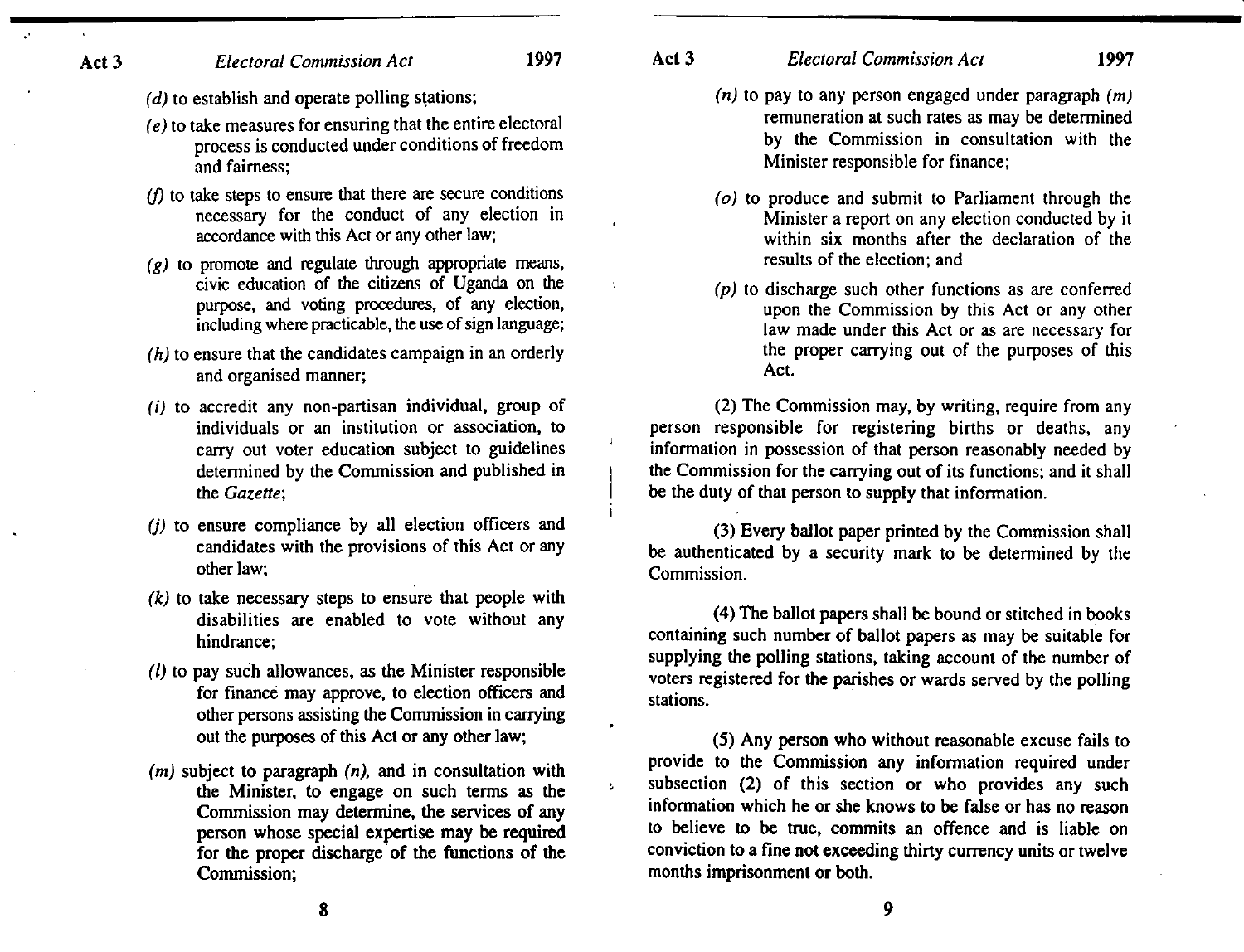Commission. 13. Subject to the Constitution, the Commission shall be independent and shall, in the performance of its functions, not be subject to the direction or control of any person or authority.

Assignment **of** duties by Commission, *etc.* 

Power of Commission to resolve complaints.

**Independence** of 'he

> 14. (I) The Commission may assign to any election officer, public officer, member of staff of the Commission or any organisation or institution or group, such duties for promoting the discharge of the functions of the Commission as the Commission may think fit and subject to such conditions and restrictions as the Commission may direct.

> (2) The Commission may revoke or transfer to any person, organisation, institution or group or assume the performance of, any duties assigned by it under subsection (I) of this section.

> (3) The Commission may also, where necessary, assume the performance of any function of an election officer under any law.

15. (I) Any complaint submitted in writing alleging any irregularity with any aspect of the electoral process at any stage, if not satisfactorily resolved at a lower level of authority, shall be examined and decided by the Commission; and where the irregularity is confirmed, the Commission shall take necessary action to correct the irregularity and any effects it may have caused.

(2) An appeal shall lie to the High Court against a decision of the Commission confirming or rejecting the existence of an irregularity.

(3) The appeal shall be made by way of a petition, supported by affidavits of evidence, which shall clearly specify the declaration that the High Court is being requested to make.

(4) On hearing a petition under subsection (2), the High Court may make such order as it thinks fit and its decision shall be final.

Act 3 *Electoral Commission Act* 1997

(5) The High Court shall proceed to hear and determine an appeal under this section as expeditiously as possible and may, for that purpose, suspend any other matter pending before it.

(6) The Chief Justice shall, in consultation with the Attorney-General, make rules of Court for regulating the procedure in respect of any appeals under this section and may, for that purpose, adopt any procedure prescribed by any enactment, subject to such modifications as the Chief Justice may specify.

16. (I) The Commission may, at any election accredit any individual, group or institution to act as election observers.

Power to accredit observers.

(2) The Commission shall issue guidelines to observers or other persons, groups or institutions involved in the electoral process.

(3) Without prejudice to the general effect of subsection (2), guidelines issued under that subsection may specify the objectives of the steps to be taken under the accreditation granted under subsection (I).

(4) No person, group or institution shall observe any election unless the person, group or institution has obtained prior accreditation from the Commission.

(5) Any individual, group or institution accredited as an election observer under this section shall make a written report to the Commission on his or her or its observation not later than six months after the declaration of the results of the election or such earlier date as the Commission may specify in writing.

 $\left| \right|$ 

(6) Any person who contravenes subsection (4) or (5) commits an offence and is liable on conviction, to a fine not exceeding fifteen currency points or imprisonment not exceeding six months or both.

10

II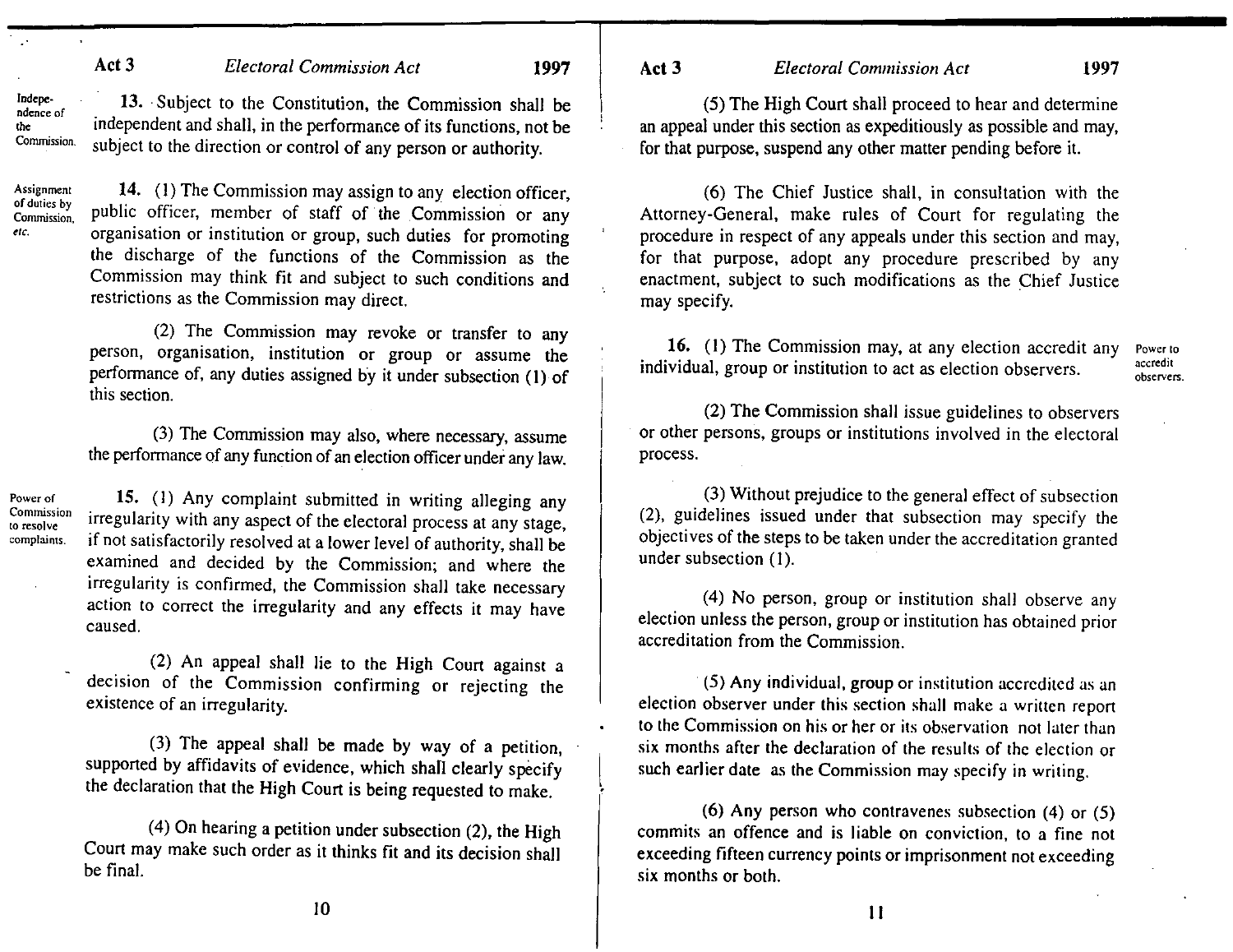Right of -Commission to bring actions.

17. For the purpose of performing its functions. the Commission may bring an action before any court in Uganda and may seek from the court any remedy which may be available under the law.

# PART III-NATIONAL REGISTER OF VOTERS AND VOTERS' ROLLS.

register and 18. (I) The Commission shall compile. maintain and update. on a continuing basis, a national voters' register. in this Act referred to as the voters' register, which shall include the names of all persons entitled to vote in any national or local government election.

> (2) The Commission shall maintain as part of the voters' register. a voters' roll for each constituency under this Act.

> (3) The Commission shall maintain as part of the voters' roll for each constituency. a voters' roll for each polling station within the constituency as prescribed by law.

Registration  $19.$  (1) Any person who--

of voters.

National vOlers'

 $\overline{\mathbf{E}}$ 

voters' rolls.

 $(a)$  is a citizen of Uganda; and

 $(b)$  is eighteen years of age or above,

shall apply to be registered as a voter in a parish or ward where the person-

(i) originates from; or

(ii) resides; or

(iii) works in gainful employment.

(2) No person shall be qualified to vote at an election if that person is not registered as a voter in accordance with article 59 of the Constitution.

(3) Subject to this Act, a voter has a right to vote in the parish or ward where he or she is registered.

(4) Subject to subsection (I). if a registered voter wishes to vote in a parish or ward other than the one in which he or she is registered. the voter shall apply to transfer his or her registration to the parish or ward where the voter wishes to vote. except that the parish or ward shall be one where the voter-

(a) originates from; or

 $(b)$  resides; or

(c) works in gainful employment.

(5) A transfer under subsection (4) may only be effected during any period when the voters' register is being revised or updated.

(6) Where a transfer is effected under subsection  $(4)$ —

- (a) the voter shall surrender the voters' card issued to him or her at the polling station at which he or she was previously registered and shall have his or her name struck off the voters' roll for that station; and
- (b) where the transfer is effected to a polling station within a different constituency from the one in which the voter was previously registered. he or she shall have his name struck off the voters' roll for the constituency in which he or she was previously registered.

(7) When updating the voters' register, the Commission shall update it to such date as the Minister may. by statutory instrument appoint as the date on which the updating shall end.

20. (1) For the purposes of this Act, there shall be as many electoral districts as there are administrative districts. Electora1 districts.

(2) Where a district is established after proceedings for an election in the area of the district have commenced. the new district shall only become an electoral district for subsequent elections.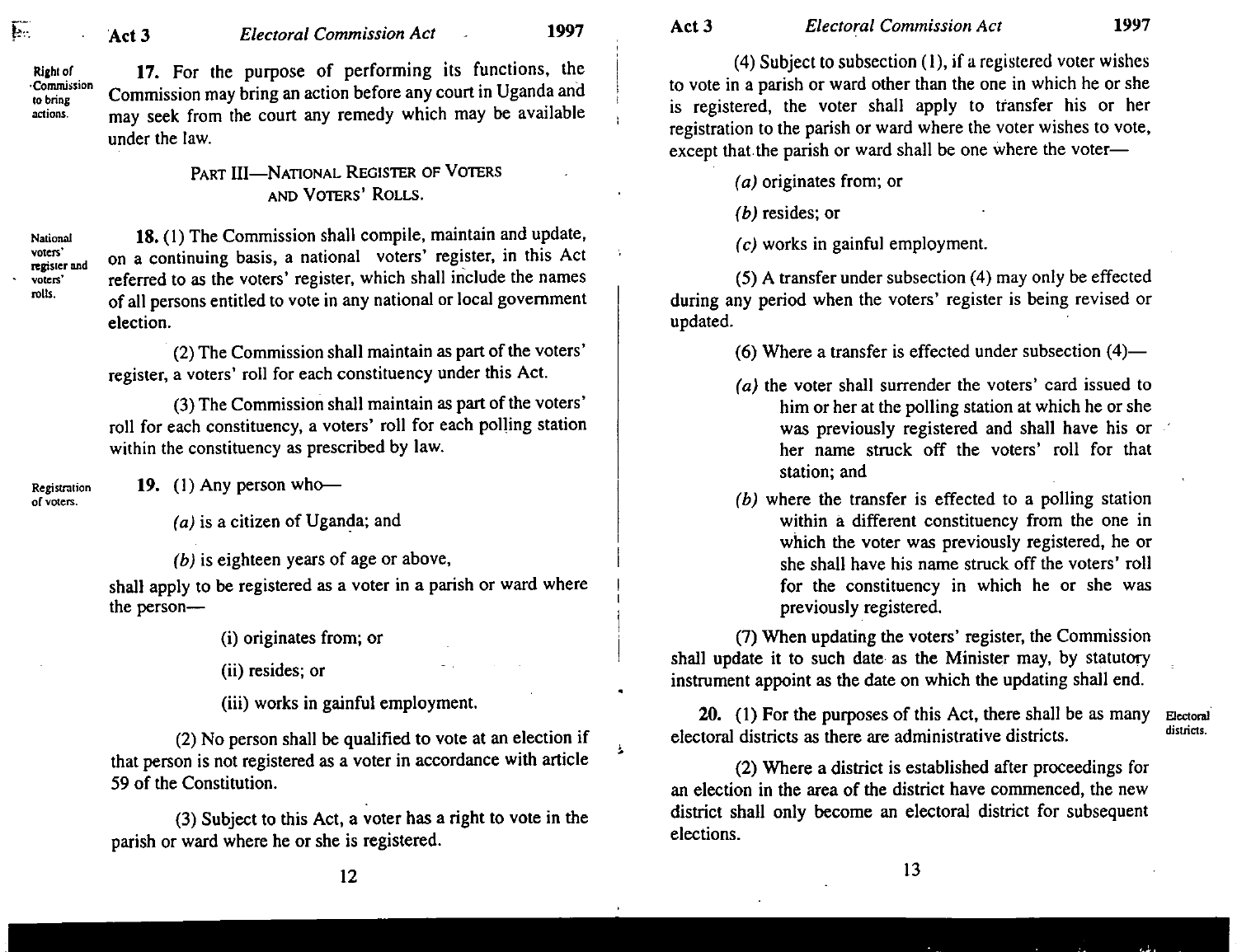'strict ~isria:rs.

;istnnl istrars I updale cers.

#### Act3 *Electoral Commission Act* 1997

21. (I) For the purpose of maintaining and updating the voters' registe on a continuing basis for each district, each returning officer shall appoint a district registrar who shall be a public officer.

 $(2)$  The registrar shall exercise such functions as may be specified by the Commission or the returning officer in relation to the registration of voters, and in the exercise of his or her functions, the registrar shall not be subject to the direction or control of any other person or authority other than the returning officer and the Commission.

22. (1) For each constituency there shall be-

(a) an assistant registrar; and

(b) an appropriate number of register update officers.

(2) The persons referred to in subsection (I) may be appointed by the returning officer whenever a general update of the voters' register is about to take place and only for such period and on such terms as the Commission may determine.

(3) An assistant registrar shall exercise such functions as are specified by the returning officer of the district in which the constituency for which he or she has been appointed assistant registrar falls or as may be delegated to him or her from time to time by the district registrar.

ies of strars slant

strars.

23. (I) Each district registrar shall have charge and custody of the voters' register for his or her district under the general supervision of the returning officer and the Commission.

(2) The voters' register shall be kept in such form as may be prescribed by the Commission by statutory instrument.

 $(3)$  For the purpose of updating the voters' register, a district registrar shall use application forms provided by the Commission.

14

 $\sqrt{ }$ 

J

\

J

(4) In the performance of his or her duties under this Act, a district registrar and an update officer may-

- $(a)$  demand from any applicant any information necessary to enable him or her to ascertain whether the applicant is qualified to be registered as a voter;
- (b) require any voter or applicant to complete an application within a period specified by him or her.

24. (I) The voters' roll for every constituency shall be open to inspection by the public, free of charge, at the office of the returning officer during office hours and shall also be made available at the subcounty headquarters and at each polling station within the constituency. Inspection of constituency voters' rolls.

(2) A person inspecting the voters' roll for a constituency may, without payment of any inspection fee, make copies of the roll or make extracts from it in each case at his or her expense during office hours but without removing the roll from the office of the returning officer.

(3) The Commission shall cause the voters' roll for each constituency to be printed, and any person may obtain from the Commission, on payment of such charges and subject to such conditions as may be prescribed, copies of any voters' roll for the constituency or for a parish or ward within it.

(4) Where the voters' roll for any constituency has been printed under subsection (3) immediately before a general election or a by-election or election to the office of the President, or a local government election, and it contains the names of the voters who will be entitled to vote at that election, the Commission shall publish a notice in the *Gazette* declaring that the printed voters' roll shall be used for the purpose of the identification of voters at that election.

25. (I) Before any election is held, the Commission shall, by notice in the *Gazette,* appoint a period, of not less than twenty one days, during which a copy of the voters' roll for each parish or ward shall be displayed for public scrutiny and during which any objections or complaints in relation to the names included in the voters' roll or in relation to any necessary corrections, shall be raised or filed.

copies of the vOlers' rolls.

Display of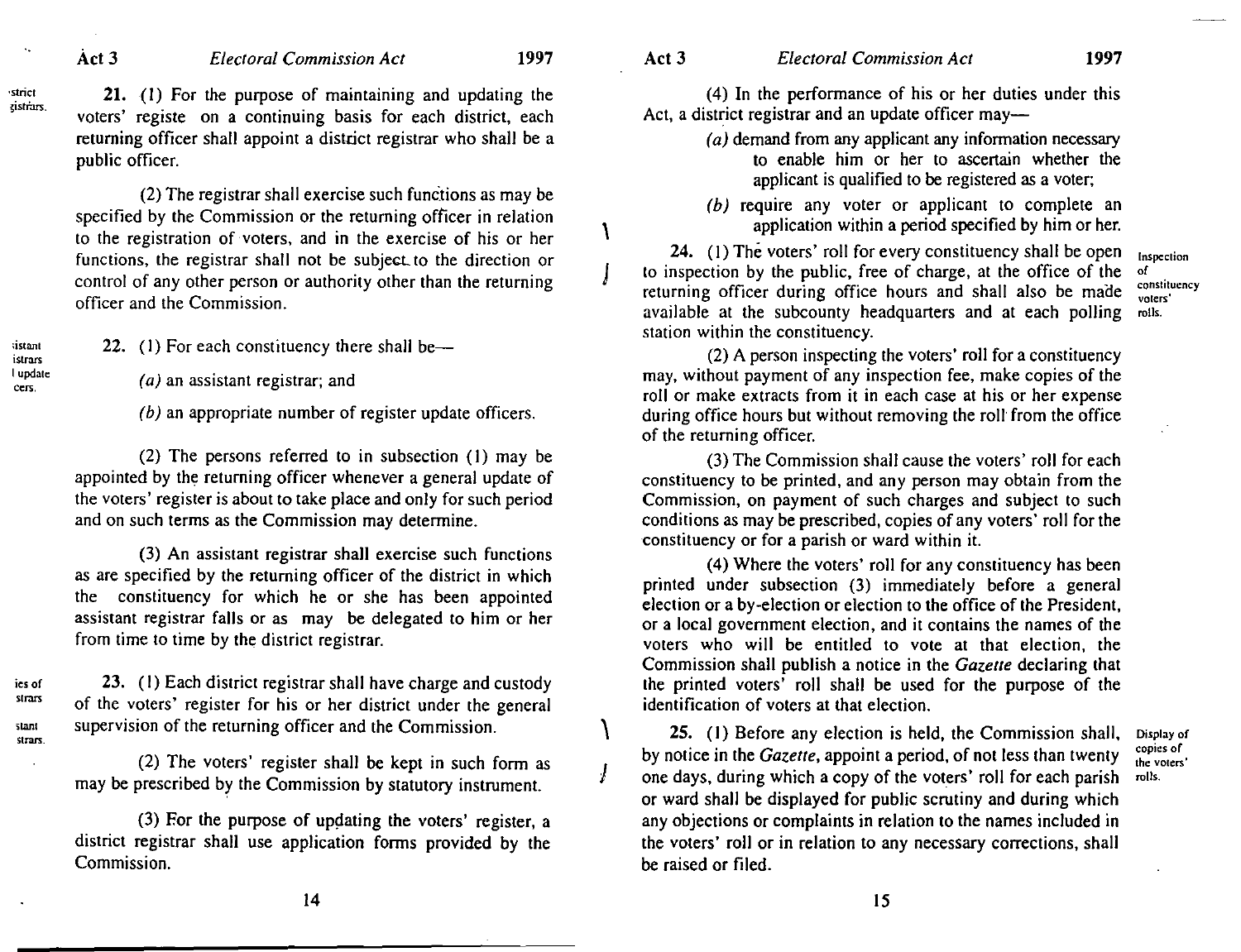(2) The display of a copy of the voters' roll referred to in subsection (1) shall be carried out in a public place within each parish or ward.

(3) During the period of the display of the voters' roll under this section, any person may raise an objection against the inclusion in the voters' roll of any name of a person on grounds that the person is not qualified to vote or to be registered as a voter, in the constituency, parish or ward or that the name of a person qualified to vote or to be registered has been omitted.

(4) An objection under subsection (3) shall be addressed to the returning officer through the Chairperson of the parish council of the person raising the objection.

(5) The returning officer shall appoint a tribunal comprising five members to determine objections received by him or her under subsection (4).

 $(6)$  The tribunal shall comprise-

(a) at least three members of the Village Executive Committee at least one of whom shall be a woman; and

(b) at least one each of the following--

- (i) elders;
- (ii) chiefs.

(7) The following shall apply to decisions of a tribunal appointed under this section-

 $(a)$  all decisions shall as far as possible be by consensus;

- (b) in the absence of a consensus on any matter, decision on it shall be taken by vote, each member having one vote and none having a casting vote;
- (c) in case of voting, any matter shall be taken to have been decided if supported by the votes of a majority of members of the tribunal present and voting.

Act 3 *Electoral Commission Act* 1997

**Power to**  print and **issue voters'**  canis.

(8) Any decision of a tribunal appointed under subsection (5), shall be subject to review by the Commission.

26. (1) The Commission may design, print and control the issue of voters' cards to voters whose names appear in the voters' register.

(2) No voter shall hold more than one valid voter's card.

(3) Any person who contravenes subsection' (2) commits an offence and is liable, on conviction, to a fine not exceeding sixty currency points or imprisonment not exceeding two years or both.

(4) The Commission may, whenever it considers it necessary, recall all or any voters' cards for the time being held by voters and, in exchange, issue new voters' cards.

27. (I) Whenever a voters' card is lost, destroyed, defaced, tom or otherwise damaged, the voter shall, at least seven days before polling day, notify in writing the returning officer or any other officer duly authorised for that purpose by the returning officer, stating the circumstances of that loss, destruction, defacement or damage. **Power to**  issue **duplicate**  VO!cr>' canis.

(2) If the returning officer or that other officer is satisfied as to the circumstances of the loss, destruction, defacement or damage of the voter's card, he or she shall issue to the voter a duplicate copy of the voter's original voter's card with the word "DUPLICATE" clearly marked or printed on it.

(3) No person shall issue a duplicate voter's card to any voter on polling day or within seven days before polling day.

(4) Any person who contravenes subsection (3) commits an offence and is liable on conviction, to a fine not exceeding thirty currency points or imprisonment not exceeding one year or both.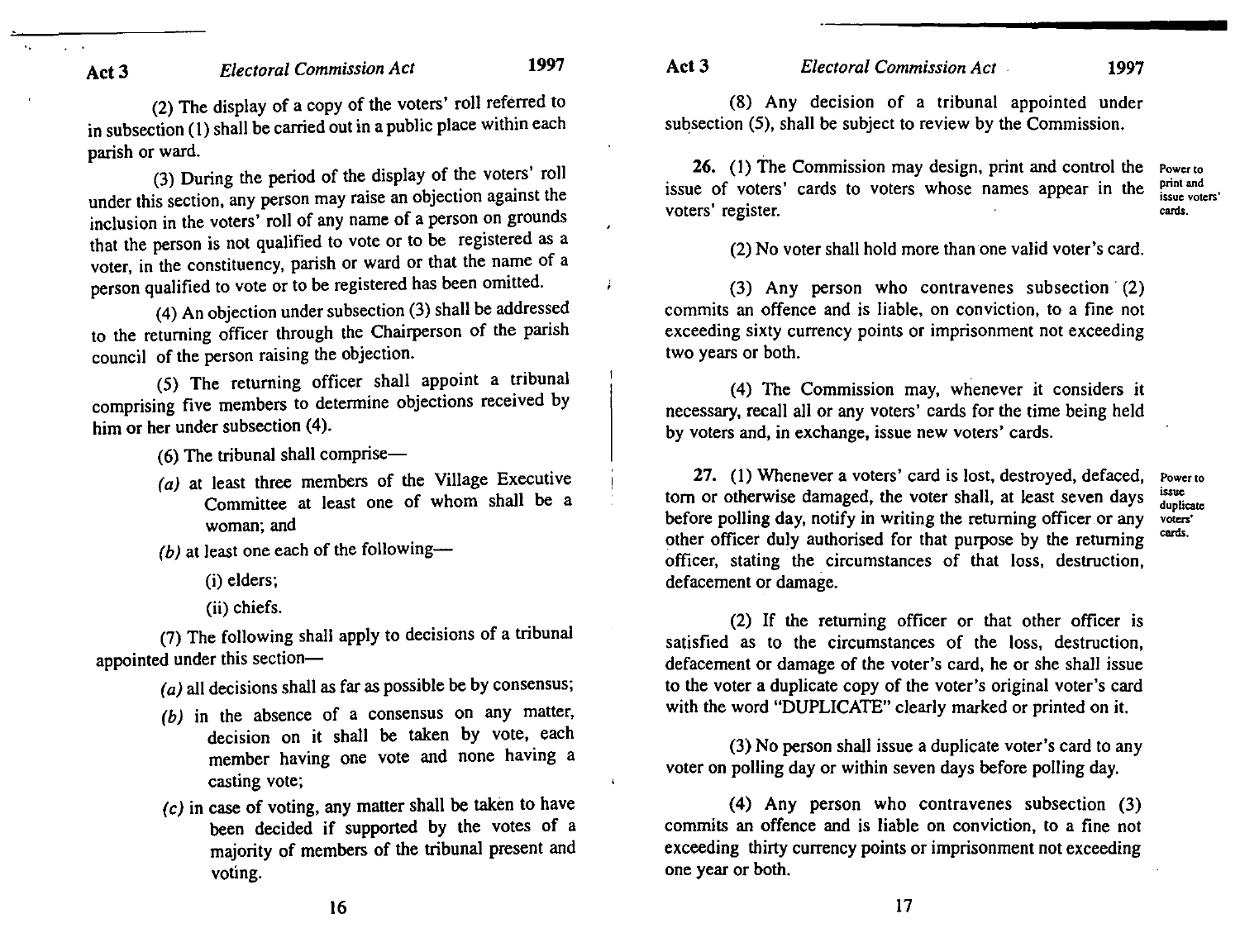**Offence of buying or selling vOler's card.**  28. (1) The property in any voter's card issued to any voter shall vest in the Commission.

> (2) The Commission may withdraw a voters' card from any person who ceases to be a voter.

- $(3)$  Any person who--
- (a) is unlawfully in possession of any card whether issued in the name of any voter or not; or
- (b) sells or attempts to sell or offers to sell any voter's card whether issued to any voter or not; or
- $(c)$  buys or offers to buy any voter's card whether on his or her own behalf or on behalf of any other person,

commits an offence and is liable, on conviction, to a fine not exceeding ninety currency points or imprisonment not exceeding three years or both.

29. (1) Any person who---

**Offences relating (0**  registration . **of voters.** 

- (a) makes a false statement of fact in any application for registration as a voter knowing it to be false; or
- (b) after demand or requisition made of him or her under paragraph (a) or *(b)* of subsection (4) of section 23, without just cause, fails to give any such information as he or she possesses or does not give the information within the time specified by the district registrar for doing so; or
- (e) fails to comply with any requirement made under section 23; or
- (d) in the name of any other person, whether living, dead or fictitious, signs an application form for registration as a voter to have that other person registered as a voter; or
- Act 3 *Electoral Commission Act* 1997
	- (e) transmits or is concerned in transmitting to any person as genuine a declaration relating to registration which is false in any material particular, knowing it to be false; or
	- $(f)$  by himself or herself or any other person procures the registration of himself or herself or any other person on a voters' roll for a constituency, knowing that he or she or that other person is not entitled to be registered on that voters' roll or is already registered on it or on another voters' roll; or
	- $(g)$  by himself or herself or any other person procures the registration of a fictitious person,

commits an offence and is liable on conviction to a fine not exceeding thirty currency points or imprisonment not exceeding one year or both.

- $(2)$  Any person who--
- (a) by duress, including threats to invoke any supernatural means whatsoever or reference to such supernatural means or by any fraudulent device or contrivance, causes or induces any person or persons generally to refrain from registering as a voter or voters;
- (b) in any way hinders a person from registering as a voter,

commits an offence and is liable on conviction, to a fine not exceeding ninety currency points or imprisonment not exceeding three years or both.

# PART IV-RETURNING OFFICERS AND OTHER ELECTION OFFICERS.

30. (I) The Commission shall, by notice in the *Gazelle,*  appoint a returning officer for each electoral district; and the person appointed shall be a person of high moral character and proven integrity. **Appoint menlof**  returning **officers.**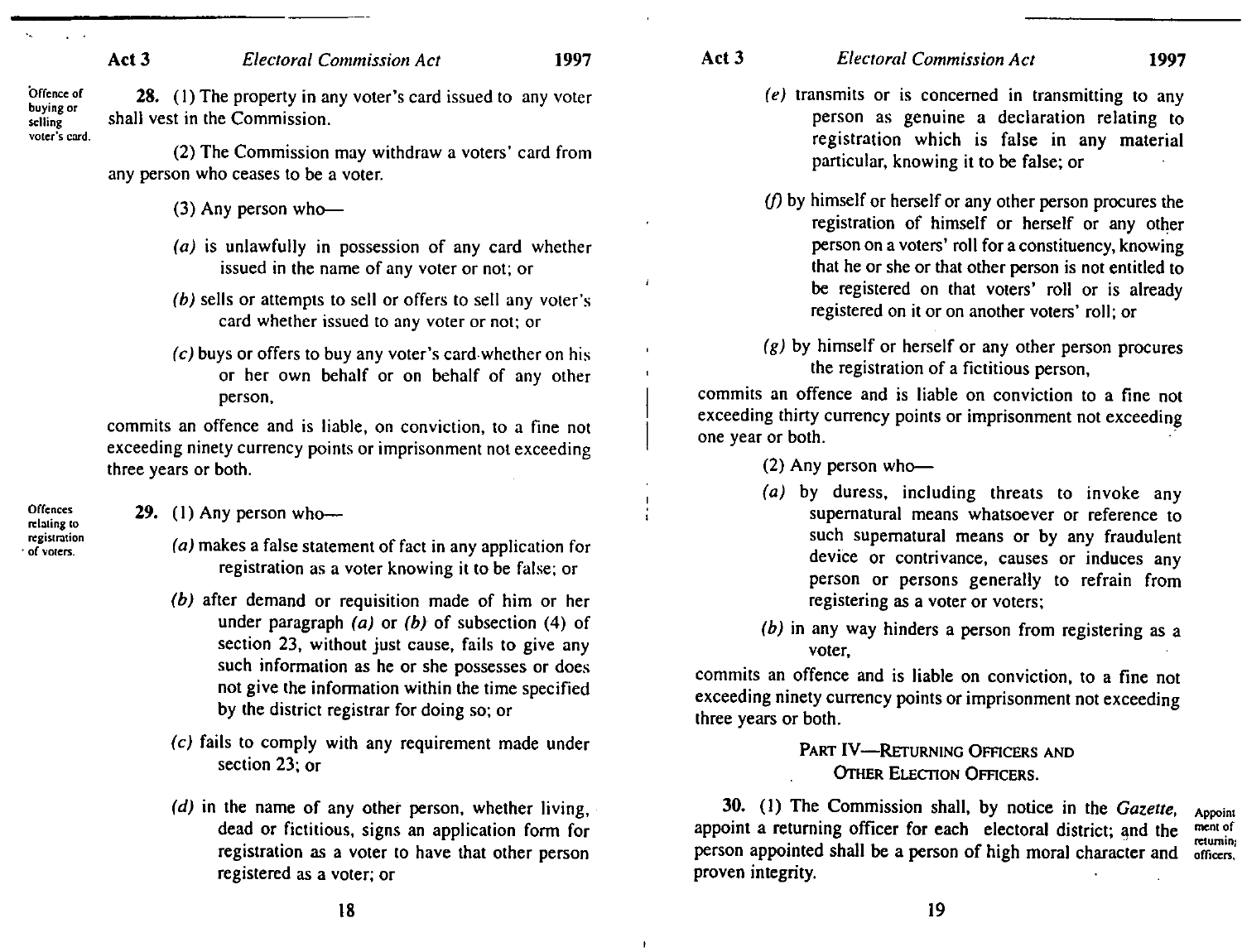(2) The office of a returning officer shall not become vacant unless the holder dies or, with the prior permission of the Commission, he or she resigns, or unless he or she is removed from office under subsection (3).

(3) The Commission may, by notice in the *Gazette*  remove from office any returning officer where the returning officer-

- $(a)$  is appointed by virtue of a public office, and the person appointed returning officer ceases to hold public office; or
- (b) ceases to be ordinarily resident in the district for which he or she is appointed returning officer; or
- (c) is incapable, by reason of illness, or physical or mental infirmity of satisfactorily performing his or her duties as returning officer;
- (d) is incompetent; or
- $(e)$  has been proved to be partial in the performance of his or her duties; or
- $(f)$  has since his or her appointment, behaved in a corrupt manner in relation to his or her duties as returning officer.

(4) Where the office of returning officer becomes vacant, the appointment of a returning officer for that electoral district under subsection (1), shall be made within fourteen days from the date on which the Commission is informed of the vacancy.

(5) Any returning officer who-

- (a) is proved to be partial in the performance of his or her duties; or
- (b) dishonestly demands or accepts any money, gift or other consideration in order to influence him or her in the carrying out of his or her duties or as a

reward for having done or refrained from doing

commits an offence and is liable on conviction to a fine not exceeding ninety currency points or imprisonment not exceeding three years or both.

anything in the carrying out his or her duties,

(6) For the purposes of paragraph  $(f)$  of subsection (3) of this section, a person shall be taken to have behaved in a corrupt manner in relation to his or her duties if he or she commits any act of dishonesty in connection with his or her duties whether or not it constitutes a criminal offence.

31. (I) Every returning officer shall, upon his or her **Appoint**appointment, appoint in writing with the approval of the Commission, an assistant returning officer, who shall be a competent person who is qualified as a voter, and resident in the electoral district, and notice of the appointment shall be published in the *Gazette.* 

**ment of assistant returning officen.** 

(2) A returning officer may, in writing, delegate any of his or her duties to the assistant returning officer.

32. (1) An assistant returning officer may be removed from office by the returning officer by whom he or she is appointed with the approval of the Commission.

**Replacement of assistant returning officer.** 

(2) Where the returning officer dies or his or her term of office expires, the assistant returning officer shall continue in office until the successor of the returning officer has appointed a new assistant returning officer.

(3) Where an assistant returning officer dies, becomes disqualified or incapable of acting or refuses to act, or is removed from office for any other reason, the returning-officerfor his or her electoral district shall, immediately, appoint a substitute, under section 31.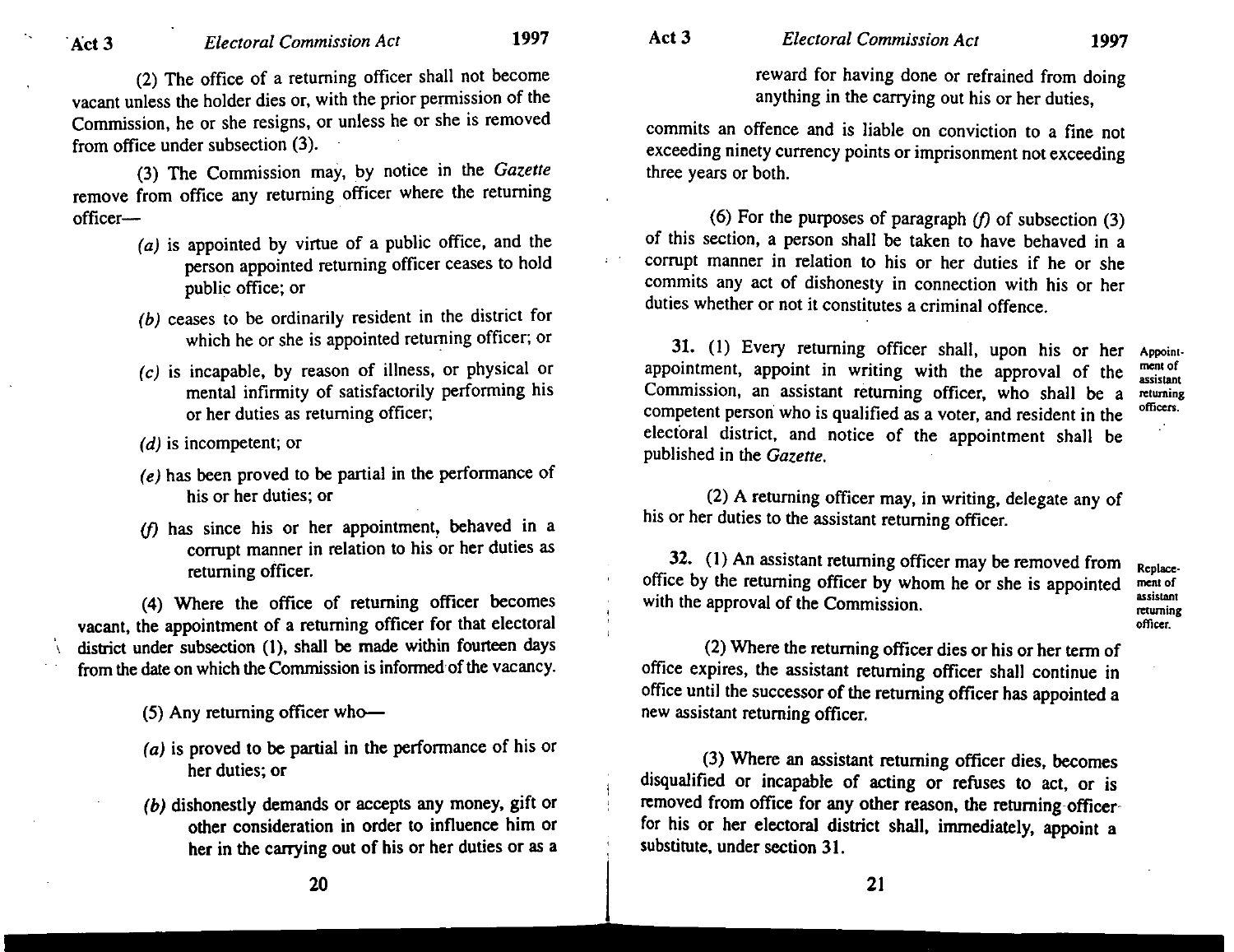Polling stations and polling centres.

33. (1) Each returning officer may, with the approval of the Commission, establish within each parish or ward within his or her electoral district as many polling stations as are convenient for the casting of votes, taking into account the distances to be travelled by voters to polling stations, the number of voters in the constituency and the geographical features of the constituency.

(2) Where the circumstances require, the returning officer may, under subsection (1) establish a polling centre at which are located more than one polling station; except that in that case the returning officer shall ensure that steps are taken to inform voters as early as possible of the particular polling station at which they are required to vote, that the polling stations are separated by a sufficient distance and also that the circumstances are such as to guarantee orderly voting without confusion.

34. (1) Each returning officer-

- (a) shall appoint one presiding officer and not more than three polling assistants for each polling station;
- (b) may, for good cause, at any time, before polling day replace any presiding officer or polling assistant; and
- (c) may, for each constituency, appoint not more than four counting officers to assist him or her in taking the votes cast by voters on polling day.

(2) Where a presiding officer dies after his or her appointment or is unable to act as presiding officer on polling day, the returning officer may appoint another person in his or her place as presiding officer; and if no such appointment is made, one of the polling assistants, who is oldest in age, shall act as presiding officer.

#### PART V-MISCELLANEOUS.

Application of Act to referenda. 35. The provisions of this Act shall, with necessary modifications, apply to referenda.

## Act 3 *Electoral Commission Act* 1997

36. (I) No person shall hinder any person from voting.

(2) Any person who contravenes subsection (I) commits an offence and is liable on conviction, to a fine not exceeding thirty currency points or imprisonment not exceeding one year or both.

37. A member of the Commission or an employee of the Commission or any other person performing any function of the Commission under the direction of the Commission, shall not be personally liable to any civil proceedings for any act done in good faith in the performance of those functions. Exemplion from liability.

38. (I) Where, during the course of an election, it appears to the Commission that, by reason of any mistake, miscalculation. emergency or unusual or unforeseen circumstances, any of the provisions of this Act or any law relating to the election other than the Constitution, does not accord with the exigencies of the situation, the Commission may, by particular or general instructions, extend the time for doing any act, increase the number of election officers or polling stations or otherwise adapt any of those provisions as may be required to achieve the purposes of this Act or that law to such extent as the Commission considers necessary to meet the exigencies of the situation.

(2) For the avoidance of doubt, this section applies to the whole electoral process including all steps taken for the purposes of the election and includes nomination.

39. (1) The Minister may, in consultation with the Regulations. Commission, by statutory instrument, make regulations for the effective performance of the Commission's functions under this Act, and in particular, for the registration of voters and the conduct of public elections.

(2) Any regulations made under this section shall, within fourteen days after beipg published in the *Gazette,* be laid before Parliament and may be annulled by Parliament by resolution within twenty one days after being so laid.

Appoinl· ment of presiding officers.

22

23

Offence of hindering. a

person from .<br>registering or vOling..

Special powers of Commission.